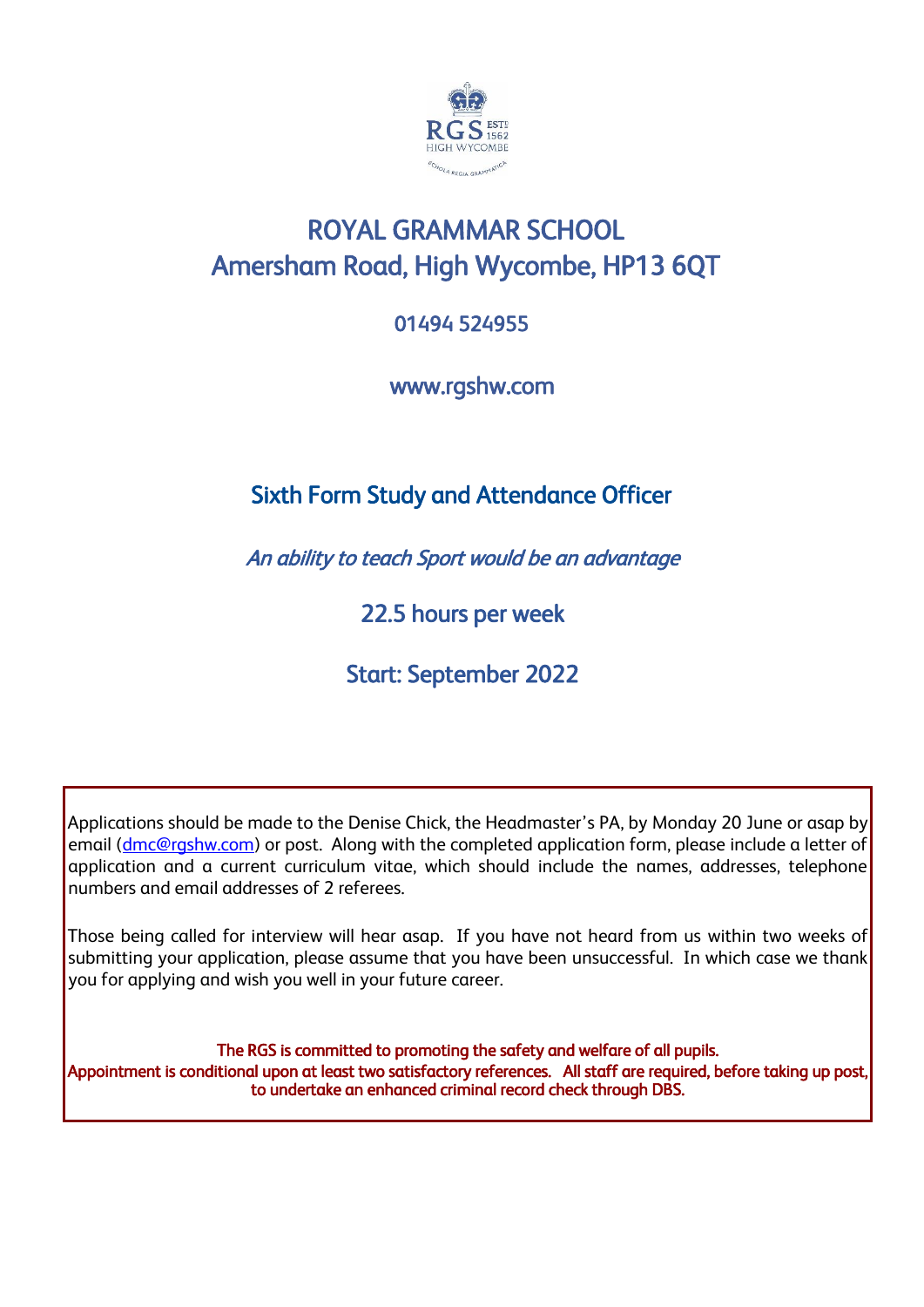

## Sixth Form Study and Attendance Officer

Reporting to: Director of Sixth Form

Salary Point: 16 (£23,152 fte / £12,102 actual)

#### Person specification:

Could you oversee Sixth Form students, maintaining a quiet room and enabling them to get on with their private study? You will need to register the group and deal with the administration of Sixth Form attendance whilst supervising. You do not need to be a trained teacher for this role. We are looking for someone who is positive and calm with a flexible 'can do' common sense attitude. The applicant would be a team player, with an optimistic, cheerful outlook, able to build a good rapport with Sixth Form students.

Please note there is no teaching of students required for this role.

### Skills and abilities:

- Good written and verbal communication skills
- Good IT skills
- Able to work effectively as part of the team
- Able to use own initiative
- Flexibility to carry out responsibilities as and when needed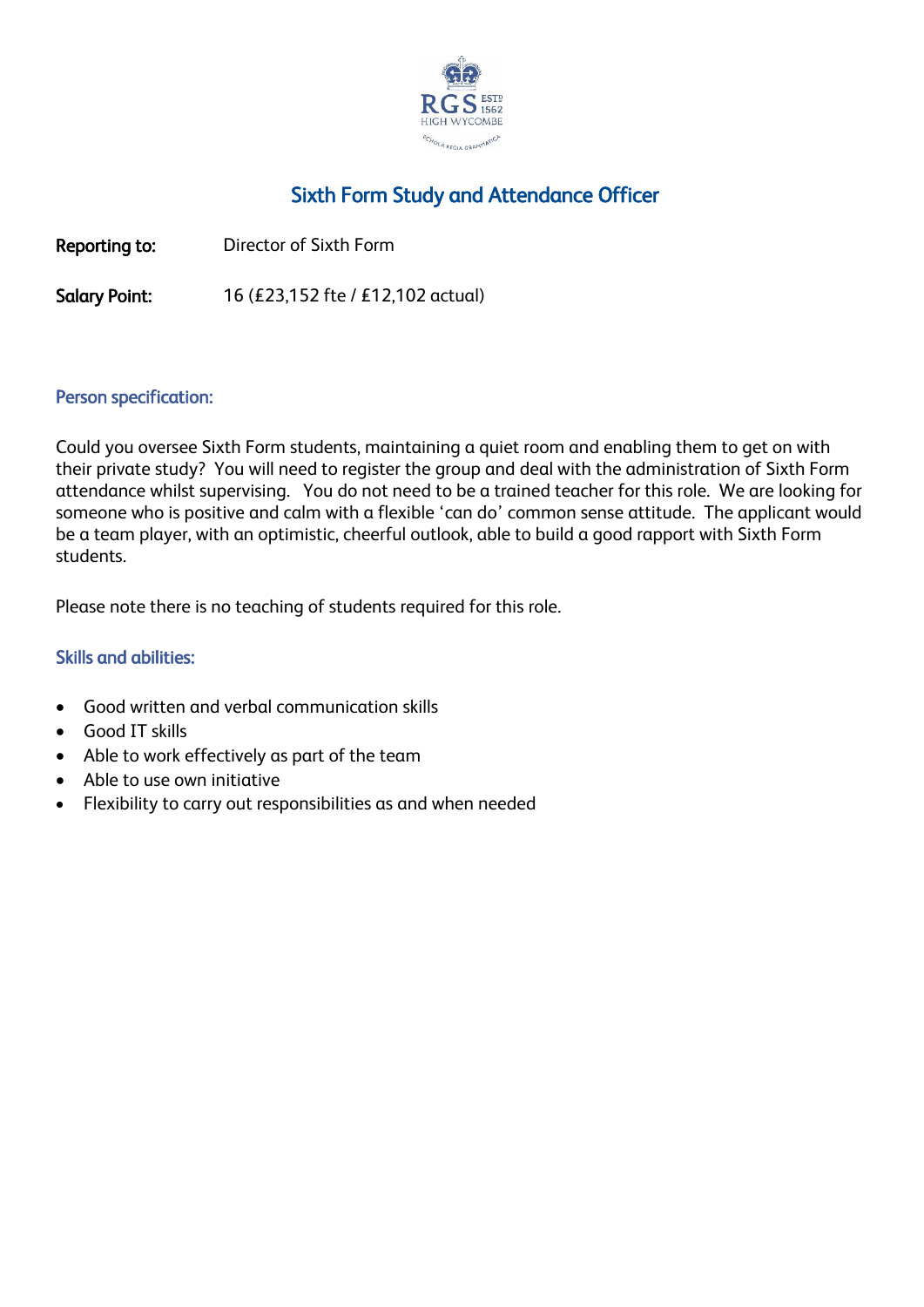

## Job Description Sixth Form Study and Attendance Officer

### Accountable to: Director of Sixth Form

### As Sixth Form Study and Attendance Officer:

- To oversee Sixth Form private study periods, managing student behaviour under the guidance of the Director of Sixth Form.
- To support students' learning activities
- To promote positive behaviour
- To develop and promote positive relationships
- To prepare and maintain the learning environment
- To administer Sixth Form Attendance
- To follow up late arrivals and issue detentions
- To chase unexplained absences from registrations
- To issue trend reports to the Sixth Form team
- To input necessary MIS data
- To manage Leave of Absence requests
- To undertake other duties of an appropriate nature as may be reasonably required by the Headmaster. - - - - - - - - - - - - - - - - - - - - - - - - - - - - - - - - - - - - - - - - - - - - - - - - - - - - - - - - - - - - - - - - - - - - - - - - - - - - - -

### Hours of Work:

- $09:00 13:30$
- Term time only

### Salary:

- There is also the opportunity to undertake additional hours in the following areas:
	- o Games
	- o Cover work for Years 7-11 for Periods 7 & 8 (at £11.99)
	- o Additional admin support tasks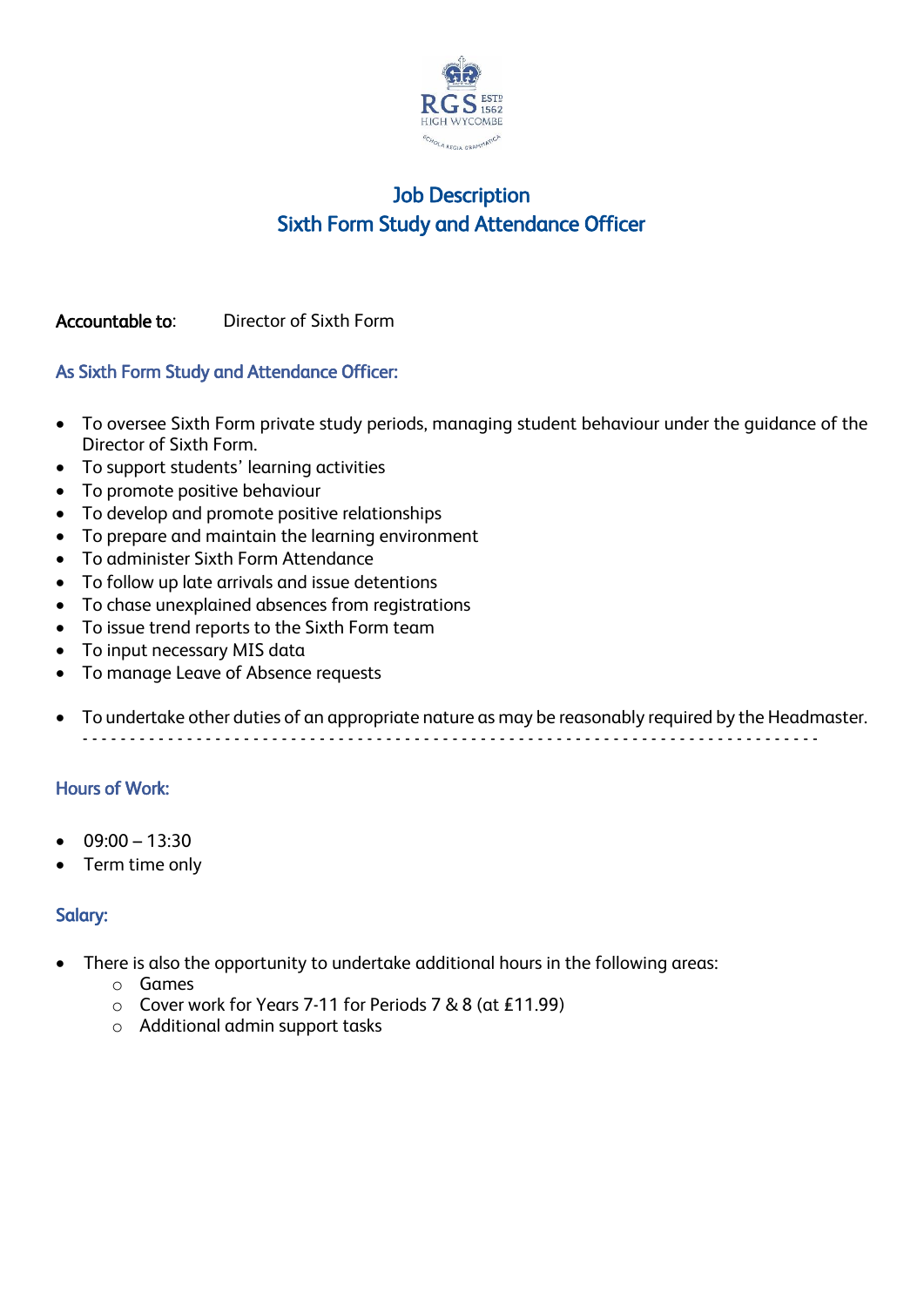

## **General Information**

#### This is general information for all who apply for a post at RGS. Some of it will not be relevant to this post, but I trust that you will find it useful in forming a picture of the School.

#### Support staff at RGS

Support staff at RGS provide a vital role in ensuring that the School not only runs smoothly but continues to develop. Whether joining one of the administration teams, being a technician, a support assistant, gap student, and working on the finances or around the extensive school estate, RGS welcomes colleagues from all backgrounds to bring an added dimension to our staff body. A range of roles exists from part time, term time only to full time and support staff have excellent opportunities to contribute towards school life. Although we do not ask our support staff to undertake teaching roles, we warmly encourage participation in school trips and cocurricular activities.

#### Facilities at RGS

- All-weather sports facilities.
- Rolling programme of classroom and laboratory refurbishment into 'state of the art' learning spaces
- Purpose-built language and music suites.
- The Rennie Mathematics Building with extensive, modern facilities
- Purpose-built Fraser Youens Boarding House for 70 boarders [Boarding video](https://youtu.be/j5Wnf2ed1f0)

#### Salary, benefits and wellbeing at RGS

Support staff are paid on the RGS scales, which are closely related to the locally negotiated Buckinghamshire Council pay range. For the benefit of support staff, the School participates in the Local Government Pension Scheme. We are a mutually supportive team and endeavour to ensure that all staff have a healthy work / life balance.

| We offer                 |                                                |           | Wellbeing                 |  |
|--------------------------|------------------------------------------------|-----------|---------------------------|--|
| Excellent pension scheme |                                                |           | Staff football            |  |
|                          | Cycle to work scheme                           |           | Staff Yoga                |  |
| $\bullet$                | Free membership of the School's Fitness Suite  |           | Staff badminton           |  |
| $\bullet$                | Free use of the swimming pool                  | ٠         | Staff tennis              |  |
| $\bullet$                | Tax efficient purchases of gadgets through the | ٠         | Staff touch rugby         |  |
| tech scheme              |                                                |           | Christmas party           |  |
|                          | Staff common room with free tea & coffee       |           | Secret Santa              |  |
|                          | On site hot and cold food                      | ٠         | Secret buddy              |  |
|                          | Social functions/concerts/plays etc            | $\bullet$ | Wellbeing group meetings  |  |
| Car parking onsite       |                                                |           | Common Room cake day      |  |
|                          | Accommodation (limited)                        | $\bullet$ | Wellbeing week            |  |
|                          | Long service awards                            | ٠         | End of term get-togethers |  |

#### Common Room at RGS

The Common Room exists as a formally constituted body of the teaching and support staff within the School. The committee consists of a Chairman, Treasurer and Secretary. The Common Room provides a cohesive, stimulating and enjoyable environment and a variety of social functions are organised throughout the year.

The Common Room is well equipped and includes tea and coffee making facilities, provided free of charge to all staff, a lounge, kitchen area and staff shower rooms. The Common Room subscribes to a range of national and local newspapers and journals. On a day-to-day basis, the Common Room acts as an important facility for staff to meet socially, collect mail and circulars, share information with others and relax!